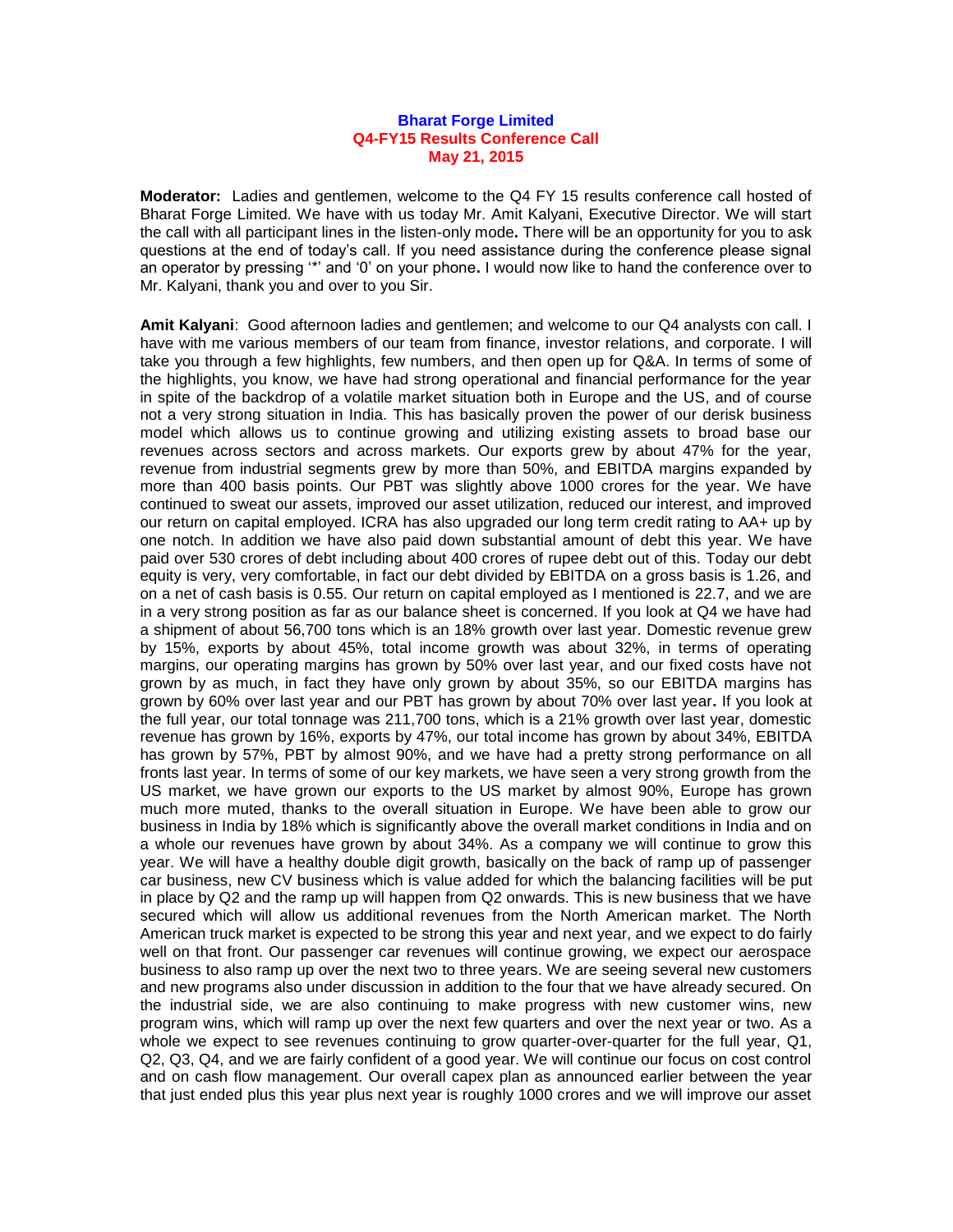utilization and produce a lot of new products using existing assets as well, and continue moving up the value chain and do more value addition for our customers, which will help us bring us closer to our customers in providing a full solution. We are well on track to achieve our FY18 goals as we have mentioned that we want to double our revenues over last year which is the 14 revenues by 18. We want to reach a revenue of 7000 crores or more on a standalone basis in Bharat Forge India, and we are well on track of doing that, and we will do that with good margins and with capex as we mentioned earlier of about 1000 crores. Our asset light model and this will also result in return on capital employed improving and cash flow being very strong, we are committed to becoming a net debt free company by next year, and improve all our matrix on return ratios. I really don't have that much more to say, the last point that I will make is, a big push that our company is making is on the Make in India initiative and we expect that the opportunities presented by Make in India will result in substantive revenues over the next few years. It is not something that is going to happen immediately, some things could happen sooner than others, but the big long term opportunities will take at least a year if not two to materialize and start materializing, but that itself is a very large new vertical for us, much like the non-auto vertical has proven to be a big pillar of our company strength, we expect the Make in India to also be a pillar of high value and highly value added components across sectors and geographies where we will utilize not only the skills but also large part of the assets that we already have in generating these revenues. That is really all I have to say, and I am now to take questions.

**Moderator:** We will now begin the question and answer session. Participants using speaker phones are requested to use the handset while asking questions. To enter the question and answer queue, please press '\*' and '1' on your phone now. If you wish to withdraw your question and exit the queue press '\*' and '1'**.** We have a question from Kapil Singh from Nomura, please go ahead.

**Kapil Singh:** You referred to big push towards Make in India, any orders or areas that you would like to highlight where Bharat Forge has made significant progress or you think would be able to make progress over the next four to five years?

**Amit Kalyani:** There are three or four areas where we will make a lot of progress and a lot of penetration, one is clearly on the railways sector, second is on the metals and mining sector, third is on the power and energy sector, and the fourth will be clearly on a lot of industrial sectors where it could be defense, it could be hydroelectric power, it could be general engineering, it could be a variety of other, let us say all the other areas, but where we have already made progress is on rail. We made progress on power, and we are beginning to make progress on mining as well.

**Kapil Singh:** Great, any color on defense, any major orders there that you are looking at?

**Amit Kalyani:** We are looking at a lot of major orders, but nothing that has progressed from the desktop into significant new revenues. Whatever we do traditionally is continuing, but we are engaged at the highest levels in developing a lot of new business and a new product which should generate significant new revenues, and here I am talking about at a component and a system level, rather than at an entire product level.

**Kapil Singh:** Right, we understand that.

**Amit Kalyani:** I am talking about the Bharat Forge level of opportunity.

**Kapil Singh:** Just one housekeeping question, when I look at the other current assets, they have seen a significant increase year-on-year, just wanted to understand that what could the reason for that?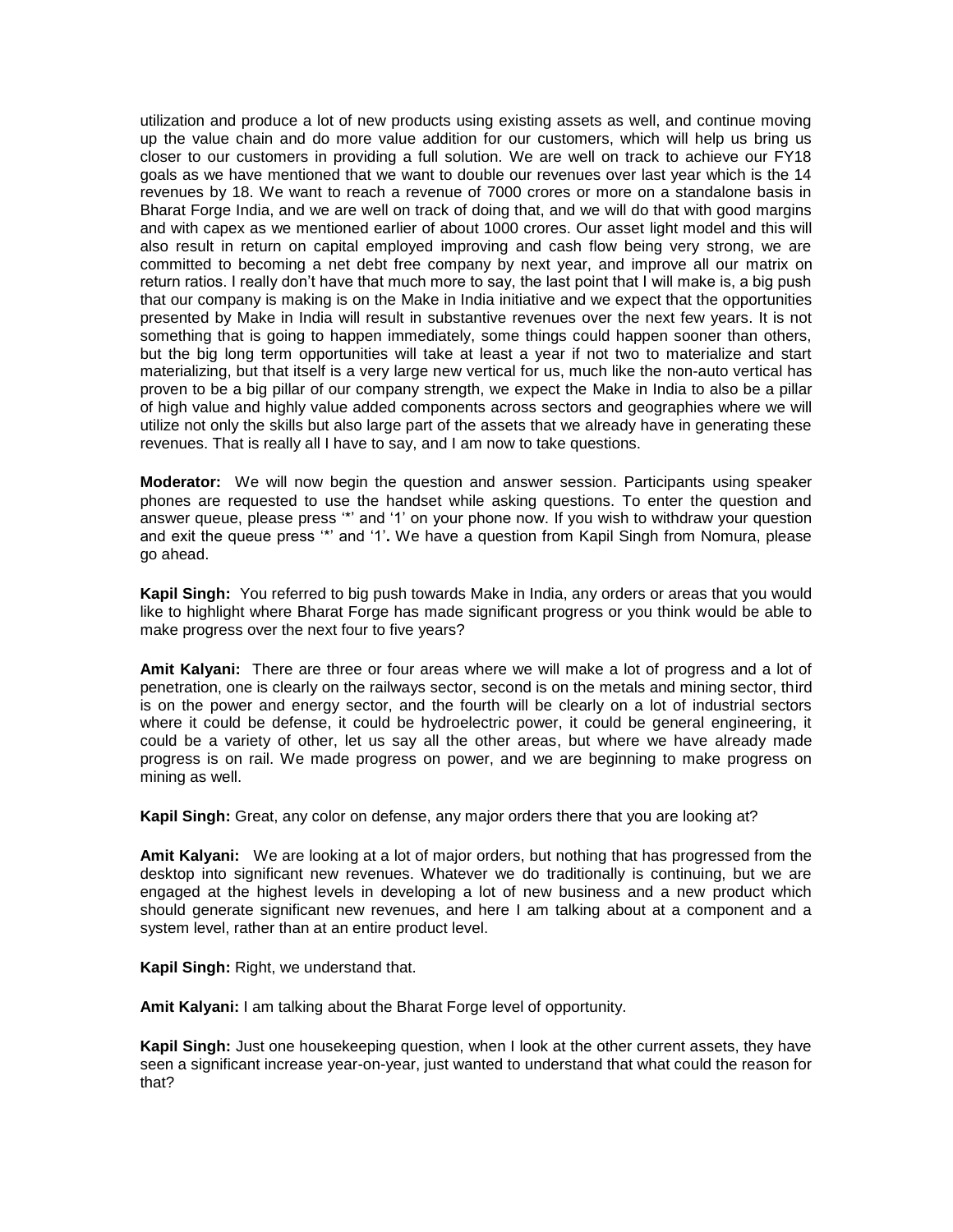**Amit Kalyani:** This is basically you know refunds that are due from statutory bodies to us.

**Amit Kalyani:** Excise and VAT.

**Kapil Singh:** This has actually increased quite a bit, so is it that?

**Amit Kalyani:** Our exports.

**Kapil Singh:** Sorry, I missed your point.

**Amit Kalyani:** It is related to exports, VAT refund related to exports.

**Kapil Singh:** Okay, the last question from my side, some of the other businesses the Indian JVs, we have seen are decline in revenues but profitability has improved, so any color you would like to give, how we should expect this business to ramp up going forward?

**Amit Kalyani:** Our Alstom JV has begun operations, and is already profitable. We have an order book that will fill up three years of full production, and we expect this to be a profitable venture.

**Kapil Singh:** Okay, any reason why revenues would have declined this year?

**Amit Kalyani:** Last year we also had EPC project revenue, we got out of that project.

**Kapil Singh:** Okay, understood, was that a loss making project.

**Amit Kalyani:** No, no. we had a small 4 to 5 crores profit, but we don't believe that is our core strength and something we choose to be in.

**Moderator:** We have a question from Vasudev, from Antique Finance, please go ahead.

**Vasudev:** I missed out, as you said 1000 crores your capex plans, that included the year, which is FY15?

**Amit Kalyani:** 2015,16,17.

**Vasudev:** 1000 crores in three years, so if I see the numbers on a console basis, this year itself it is around 600 crores odd?

**Amit Kakyani:** This is in India in Bharat Forge standalone.

**Vasudev:** So 1000 crores is standalone capex for these three years?

**Amit Kalyani:** In Bharat Forge yes.

**Vasudev:** And how much will be the capex for ex of India business?

**Amit Kalyani:** In Europe we have no capex planned right now, no significant capex, only maintenance capex, and the only other capex we have is in the Alstrom venture.

**Vasudev:** How much, can you quantify it?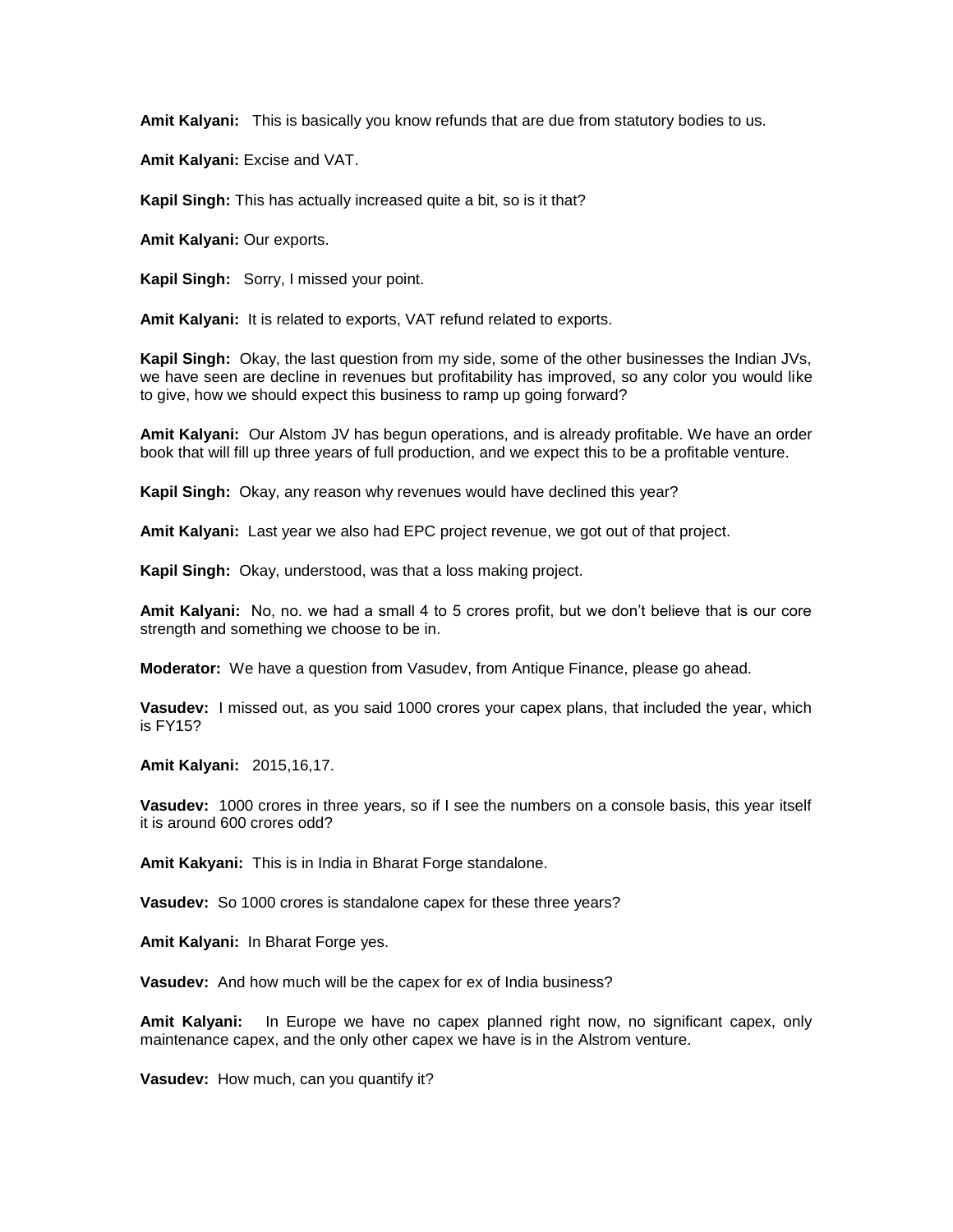**Amit Kalyani:** Our equity portion is 300 crores.

**Vasudev:** And the aluminum project in Europe, that has been already been funded?

**Amit Kalyani:** That is already spent, the European project is already done. That is going to production shortly.

**Vasudev:** If I go through your balance sheet, console balance sheet there has been almost 350 crores increase in console debt this year Sir?

**Amit Kakyani:** Some of that will be because of our project European expansion, okay and then some debt in the Alstom joint venture.

**Vasudev:** How much from the Alstom JV.

**Amit Kalyani:** Our consolidated debt has actually not gone up, it has in fact gone down.

**Vasudev:** If I see, long term borrowings from 1520 is now 1980, and short term borrowing down to 150 odd crores?

**Amit Kalyani:** Cash has also gone up.

**Vasudev:** On a net basis, he was saying, I am saying on gross basis?

**Amit Kalyani:** Obviously, and in the new schedule 6 requirement, the debt comes in three pockets, so whatever debt you are seeing, you are seeing only portion of debt, because in the new schedule 6, you have to show long term loans beyond the maturity of one year separately maturing within one year, and cash credit and overdraft, so if you take all three debts put together, then at console level also it has reduced.

**Vasudev:** That I agree, and last question is if I see your US business quarter-on-quarter remained flat, so can you highlight on that, so how long it on forward going ahead?

**Amit Kalyani:** Who has said it is flat, it has grown by 90% year-on-year.

**Vasudev:** Sequential basis, as per the reported press release.

**Amit Kalyani:** This is because of the slowdown in some of the non-automotive sectors, in the industrial sector, so that means we have actually grown, we have actually grown our business in other areas.

**Vasudev:** Your views on those areas in the coming quarter Sir?

**Amit Kalyani:** I cannot express a view on the oil and gas, and those areas, but all I will say is that in spite of the slowdown in these areas, we will continue to grow quarter-on-quarter and for a full year over last year based on the new programs that we have on a variety of areas, and the new products that we are introducing in certain sectors.

**Moderator:** Next in line is Sanjay Sathpathy from Merrill Lynch, please go ahead.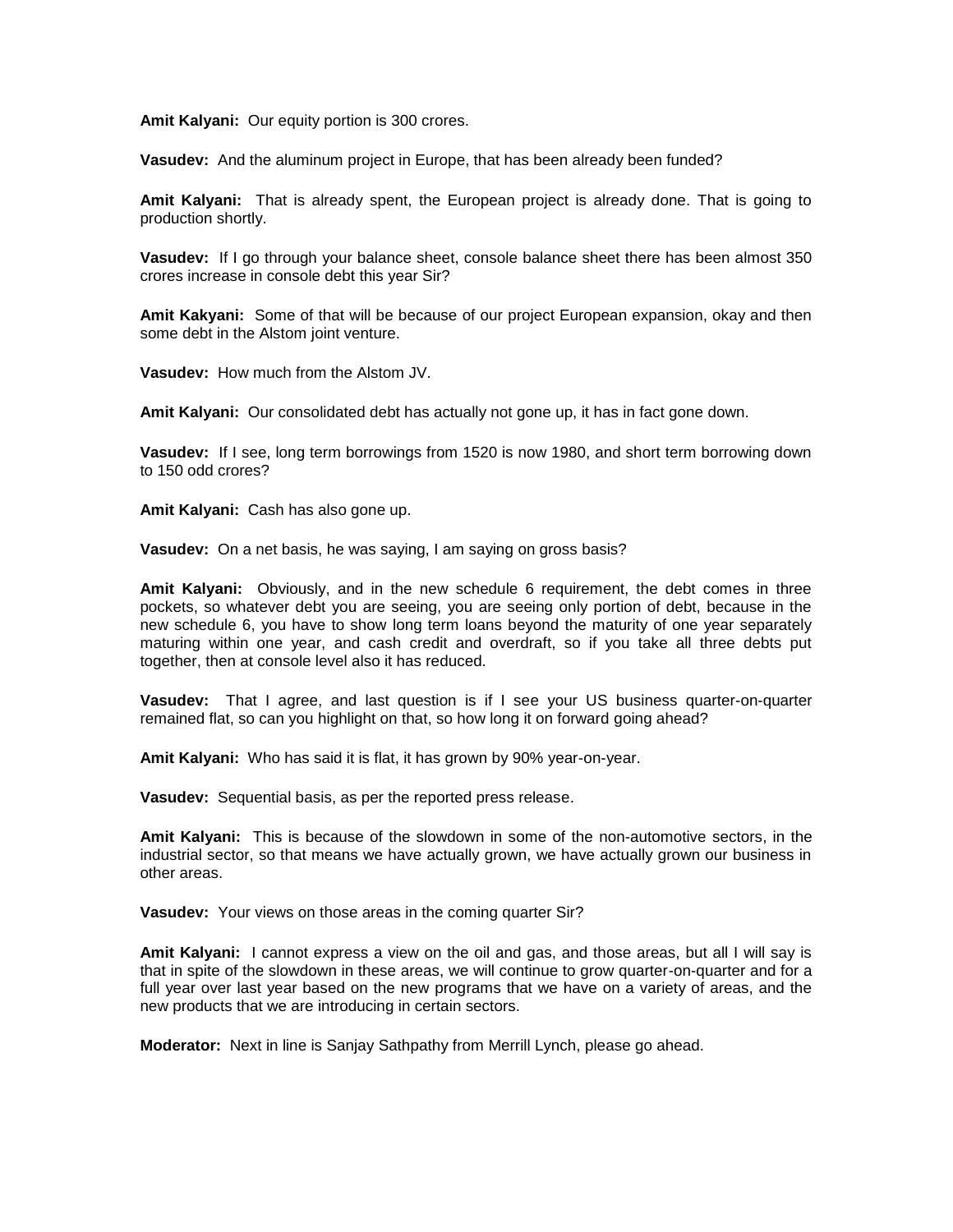**Sanjay Sathpathy:** First thing, just wanted to get a bit of a sense on this margin expansion that has happened in this quarter, so we this manufacturing expense going down quite a lot despite production being so high, so what really has been achieved to achieve this?

**Amit Kalyani:** One is the energy price benefit we have got because of the decline of oil prices, and volume effect, and inventory.

**Sanjay Sathpathy:** Power Cost?

**Amit Kalyani:** Power and fuel.

**Sanjay Sathpathy:** So electricity tariff also went down for you?

**Amit Kalyani:** Electricity has not gone down, oil and gas has gone down.

**Sanjay Sathpathy:** Thanks for that, and the other question that I just wanted to clarify, in the Chairman's statement on your quarterly, you have mentioned that there will be some sequential slackness in volume in the first quarter or so, so that will be a bit of an anomaly while you are talking about further sharp ramp up from quarter 2 onwards, is that how we should read it?

**Amit Kalyani:** See, I am only saying that quarter one is looking a little weak right now compared to Q4, because of the slowdown in the US non-automotive sector plus the quarter-on-quarter effect of the medium and heavy commercial vehicle market in India. Q4 is always the strongest market for MHCV in India. Q1 is always weaker after Q4, so that combination of these two will do that, but we will see growth Q2 over Q1, Q3 over Q2 and Q4 over Q3, so cumulatively if you see, we will see substantial growth for the year and we should be in good shape for the whole year.

**Sanjay Sathpathy:** Last question, just wanted to understand from you, the impact of this currency Euro going all over the place and so also USD, so what was our actual realization for this quarter and how really do you think the impact of that will be, and lastly what kind of sustainable EBITDA margin are you looking forward to next year, because in the past you have guided to 28 to 30%.

**Amit Kalyani:** On the EBITDA guidance I would keep it at the same level and the Euro weakness definitely has impact on some amount of Euro business, but luckily our Euro business is right now small, so the impact itself is small, and our realization was in the 64 to 65 range. We want to say one thing, the reason we put that about Q1 is we wanted to be transparent and create the right message and expectations in the market that overall the year will be good, extremely good, but it is going to start at a certain place and then keep growing.

**Sanjay Sathpathy:** Understood.

**Moderator:** We have a question from Vinay Shah from Emkay Global, please go ahead.

**Vinay Shah:** Sir first of all, basic question, what is the share of non-auto business for the quarter and for the full year?

**Amit Kalyani:** About 46%.

**Vinay Shah**: 46% for the quarter, and for the full year Sir?

**Amit Kalyani:** It is more or the less the same for both. It is 0.5% here or there.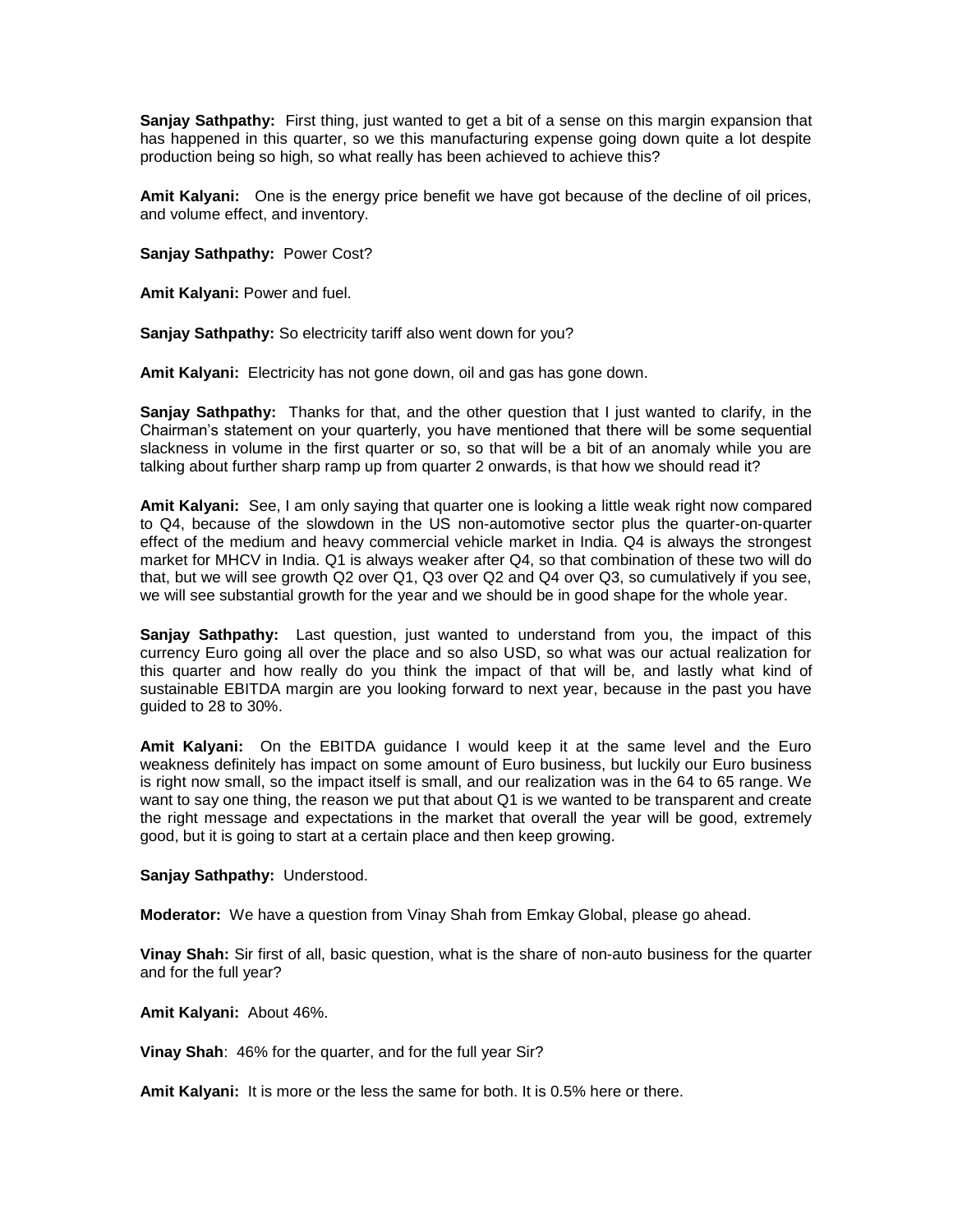**Vinay Shah:** And what would be the quantum of exports in this non-automotive business?

**Amit Kalyani:** 60% export.

**Vinay Shah:** Any color on the oil and gas segment in US in terms of revenues for the quarter, have we seen a major decline over there?

**Amit Kalyani:** I think our decline is, we have definitely seen a decline in the region of about 15 to 20%.

**Pritesh:** This is Pritesh here, just one question, I just want to add, last quarter the 7000 crores revenue target was actually preponed to FY17, and this quarter again it is FY18,

**Amit Kalyani:** Last quarter I said we hope to try and do it in 2017, our original target was 2018. We will still hope to do it in 2017, but we are on track.

**Pritesh:** On the ROC, if you could give some sense, direction, what should be the ROC that one should look at a couple of years from now in the business?

**Amit Kalyani:** We are already at 22% plus, I think if we are at 25% plus I think we will be quite happy.

**Pritesh:** When you are commenting on the asset light model, should we take it as machinization, machined components will be more and hence you are indicating our asset light or something else here?

**Amit Kalyani:** No it is not machining is not asset light, machining is very asset intensive, because on machining your asset turnover is not very high, but we are talking about product mix, productivity, and machining as a combination which will create a whole new capital output ratio compared to where we are today.

**Pritesh:** This product mix, machining, and productivity?

**Amit Kalyani:** Productivity, product mix, and machining or value addition.

**Pritesh:** Which means directionally the margin should be higher and hence the ROC should be higher?

**Amit Kalyani:** Well it is not only, it is not always higher, because you are talking about overall basket of products, when you are talking about passenger car components, you are talking about components, you are talking about Make in India, you are talking about non-automotive, you are talking about a lot of new business being developed, you are talking about R&D, so you have to put all that, you are not making products to someone's print, we are doing product development. If you want to grow in all these areas, there is also some cost associated with developing business, developing products, and technology. In our R&D spend as a percentage of sales is also going to go up. We are currently at somewhere just about 1.2 to 1.5%, that is definitely going to grow to 2, 2.5, 3% of sales. One has to keep all this in mind.

**Moderator:** We have a question from Sonal Gupta from UBS Securities, please go ahead.

**Sonal Gupta:** Just wanted to understand, one is, what is your Euro realization this quarter, can you tell us the rate?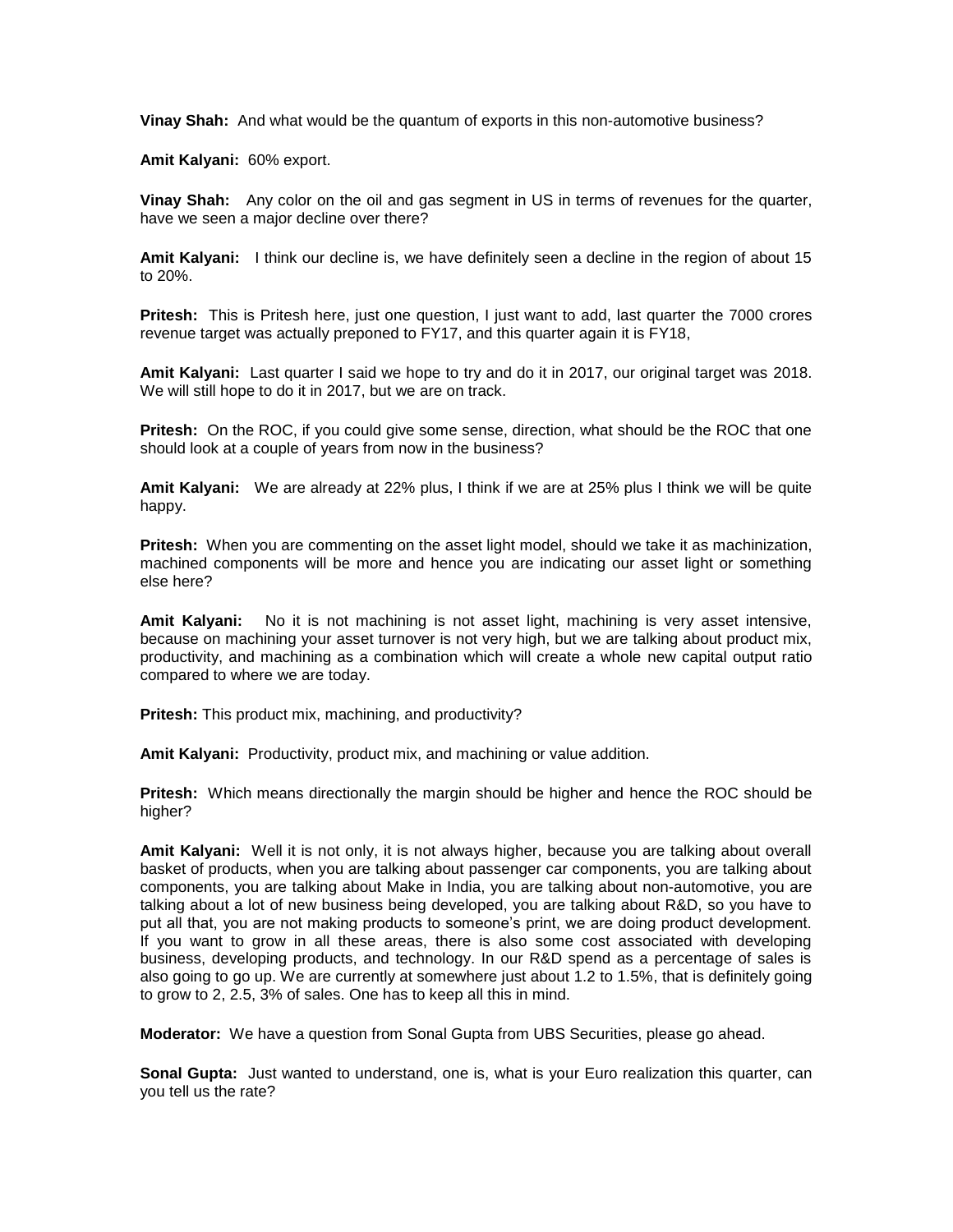**Amit Kalyani:** It is close to the average for the quarter.

**Sonal Gupta**: Around 70.

**Amit Kalyani:** Maybe slightly more, may be 72.

**Sonal Gupta:** Also have you seen, like you talked about oil and gas, so the 15% to 20% decline is sequentially, or on a year-on-year basis?

**Amit Kalyani:** Sequential.

**Sonal Gupta:** And have you seen in other industrial segments as well the decline coming through in this quarter or do we see the destocking largely in Q1.

**Amit Kalyani:** No, we are seeing largely an impact only in oil and gas.

**Sonal Gupta:** And lastly if you could sort of comment on how you are seeing things on the Indian's CV side there is clearly like you said seasonality element but overall is the growth according to your expectation or what would be your forecast.

**Amit Kalyani:** I will tell you what our customers are telling us, our customers are expecting to grow by 20%.

**Sonal Gupta:** Okay.

**Amit Kalyani:** But our expectation is somewhere in 14-15%. So if it is more than that it will be good for us.

**Sonal Gupta:** Right and just lastly in terms of order flow are you seeing any pick up in CVs on the European side?

**Amit Kalyani:** I think the European CV market is flat right now.

**Sonal Gupta:** Okay, thank. I will come back in the queue for more questions.

**Moderator:** Thank you. We have a question from Pramod from CIMB. Please go ahead.

**Pramod:** Two questions, one in the quarterly release you are talking about BF-AT benefit to come through next financial year which is FY17, is it because of a slow customer acceptance or the production ramp up?

**Amit Kalyani:** The product validation is going to happen this year, they are on a calendar year basis so, the line is going into production shortly and by the time the product development and product validation happens it's going to take five to six months.

**Pramod:** And with regard to the MGL the oil and gas services which you acquired sometime back can you give some progress in terms of acquisition and any.

**Amit Kalyani:** At MGL integration is taking place and MGL is a company that is only doing machining they don't make any forging so we are integrating with them with on the forging side and we are trying to address larger opportunities in Europe and other parts of the world.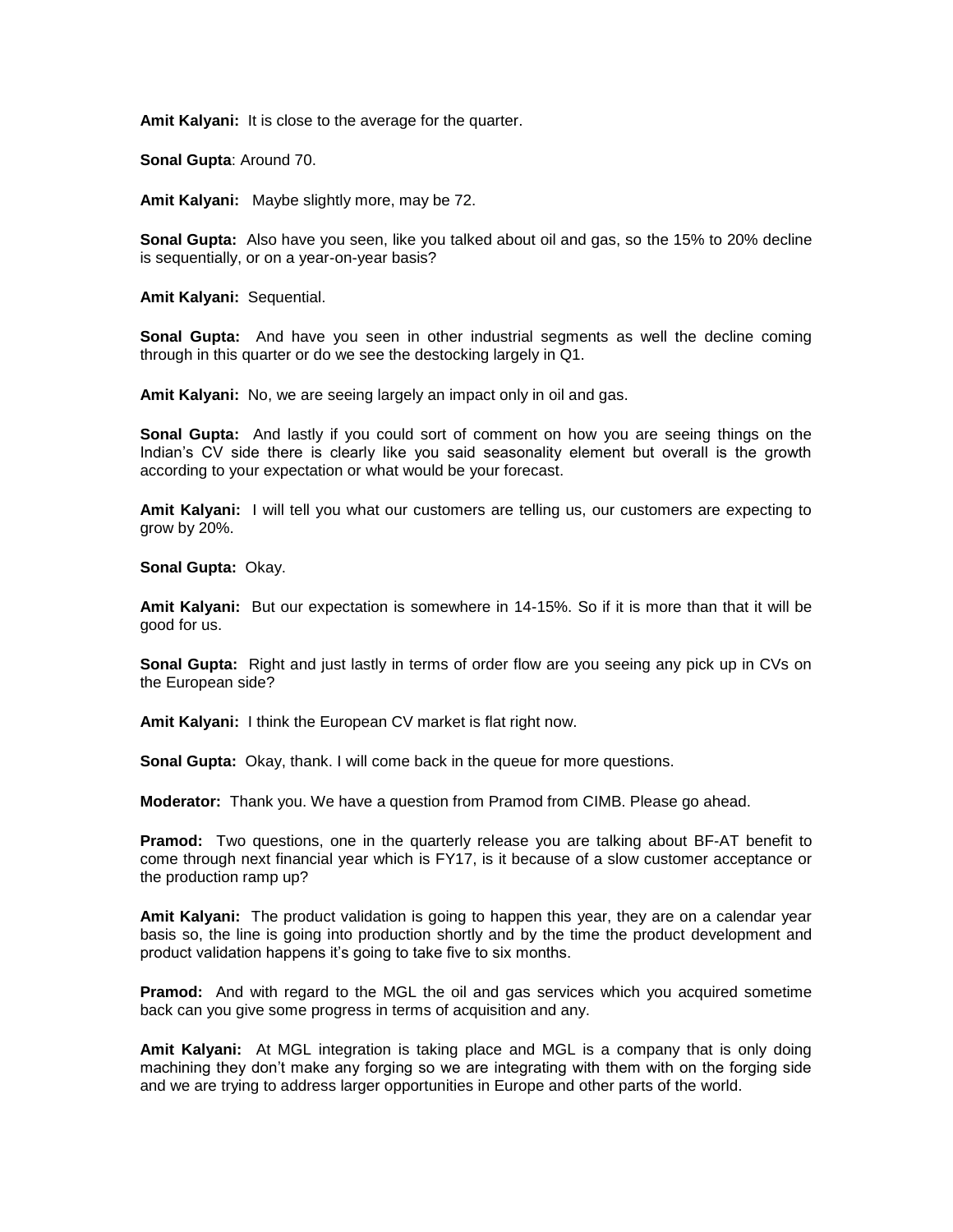**Pramod:** When can we start seeing some rub off effect on you?

**Amit Kalyani:** In about two to three quarters.

**Pramod:** Thanks and all the best.

**Moderator:** Thank you. Next in queue is Ashish Mukhi from Morgan Stanley. Please go ahead.

**Ashish Mukhi:** Amit I was wondering if you can provide some color on what will be the key revenue drivers for FY16.

**Amit Kalyani:** Three large revenue drivers one will be the pass car sector, second will be the CV sector where we won new orders and which will ramp up from Q2 onwards in a value added manner and third will be new non-automotive business both through the Make in India program and through exports.

**Ashish Mukhi:** Okay, good. That's it thank you.

**Moderator:** Thank you. We have a question from Amyn Pirani from Deutsche Bank. Please go ahead.

**Amyn Pirani:** My first question was on the commercial vehicle side in US, we are seeing some net orders slow down and there have reports that the US truck market could peek in this calendar year and probably remain flat are you getting a similar communication from your customers or do you feel that the market could continue to grow in a positive Y-o-Y basis even next few years.

**Amit Kalyani:** The US market is very strong it is not declining in any way, if your comment is based on the incoming order intake the past four, five months the order intake was somewhere around 40,000-45,000 as an average, whereas the traditional number was more like 25,000- 30,000 but the industry is at a very healthy level the backlogs are very high almost a (+190,000) which are unprecedented it has never been that high. So the general impression is the industry will remain strong till at least 17. We don't see any slowdown.

**Amyn Pirani:** Okay, sir secondly on your BF-AT orders just want to clarify, so you are saying that the revenues will start from FY16?

**Amit Kalyani:** No, it will start from Q3 of this year.

**Amyn Pirani:** Okay, understood. Thanks a lot for taking my question.

**Moderator:** Thank you. Next in queue is Aditya Sundaram from Edelweiss Financial Advisors. Please go ahead.

**Aditya Sundaram:** So if you could first help me out with the utilization level that our company is currently running at across maybe segments.

**Amit Kalyani:** What is your next question?

**Aditya Sundaram:** I would also like the machining mix that we had for the year, for the quarter and may be for the previous quarter as well.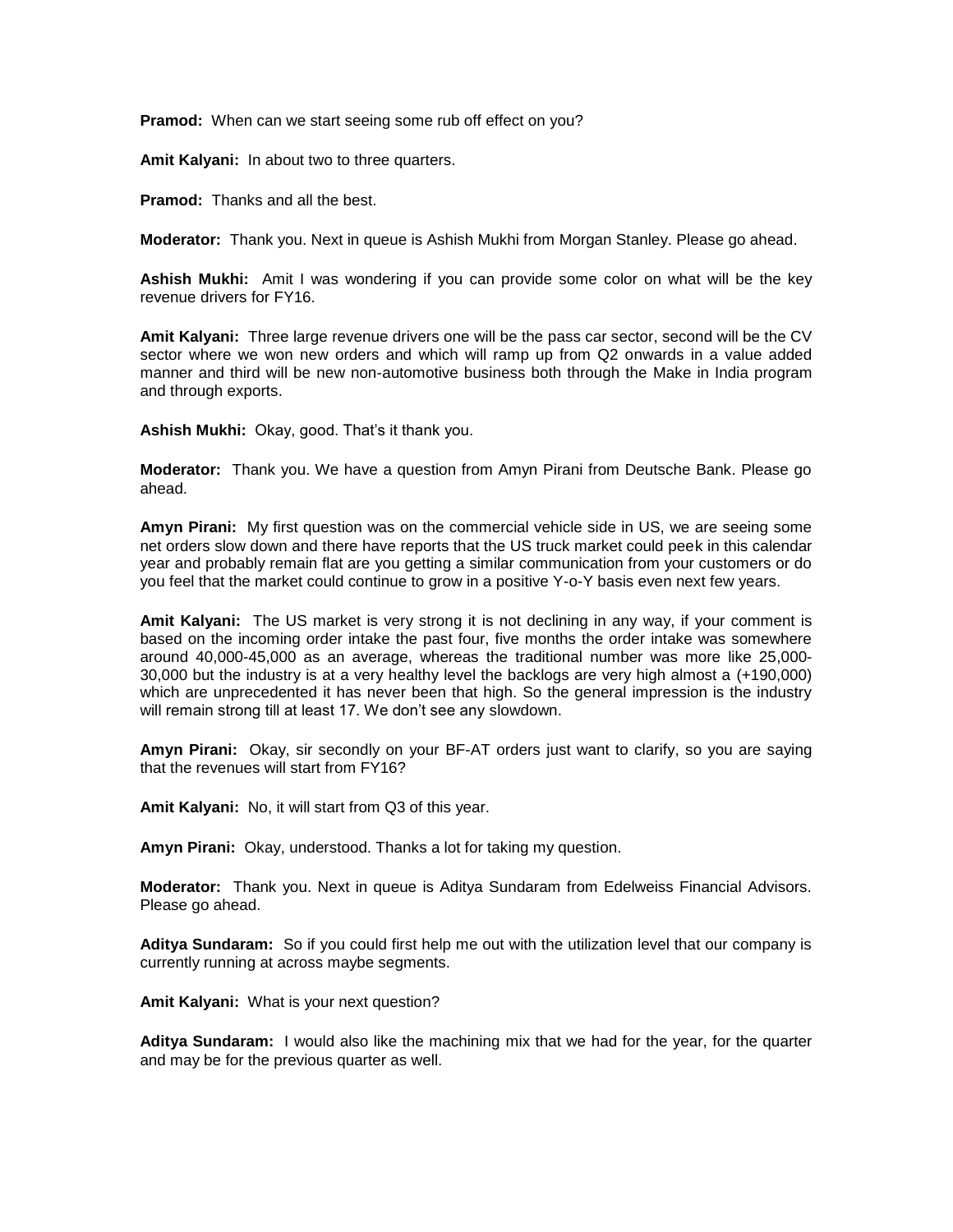**Amit Kalyani:** Our forging facility is running at about 74%, our non-auto is running at about 85%, machining is about 45%, total is about 40%.

**Aditya Sundaram:** Okay, 45% you said is machining currently. And what was it sir for the previous quarter?

**Amit Kalyani:** It was about 40%.

**Aditya Sundaram:** Sir my next question is I was actually looking the India sales growth for the industry which I think has been about say in the range of about 20 to 25% sales growth while we have done a 15% growth just wanted to understand how that happened and panned out?

**Amit Kalyani:** Our M&HCV we have grown by more than 20% but other sectors like the tractor sector and some of the industrial sectors which have actually had negative growth.

**Aditya Sundaram:** Okay, which have had negative growth so that has brought the whole.

**Amit Kalyani:** You know what is happening in the tractor market.

**Aditya Sundaram:** Right, I got sir. And sir my last question is basically on the non-auto side for your aerospace the number of customers that you got, could you be able to quantify the value of those orders that you have received from those.

**Amit Kalyani:** We have very tough strict NDAs we don't want to talk about, we can't talk about this.

**Aditya Sundaram:** Okay, fine sir. Thank you, I'll get back in the queue for further questions. Thank you very much.

**Moderator:** Thank you. Next in line is Puneet Gulati from HSBC. Please go ahead.

**Puneet Gulati:** First couple of accounting related questions the depreciation for this quarter seem to be lower on Q-on-Q basis.

**Amit Kalyani:** Mr. Gulati can we take the accounting related questions offline because I am sure our team will answer those quite satisfactory with you. We can discuss the strategic issues right now.

**Puneet Gulati:** Okay, so first of all on the European subsidiaries side apart from the BF-AT are you seeing any improvement in that business?

**Amit Kalyani:** Yes, we are seeing.

**Puneet Gulati:** So is it possible to give some sense on what kind of margins they can do. You have done 6% in last quarter.

**Amit Kalyani:** Our margins will remain in the 6, 7, 8% region till our new facility ramps up.

**Puneet Gulati:** Okay. And secondly in the oil and gas business is there an expectation of further slowdown from the current levels or you think they have reached bottom from your perspective?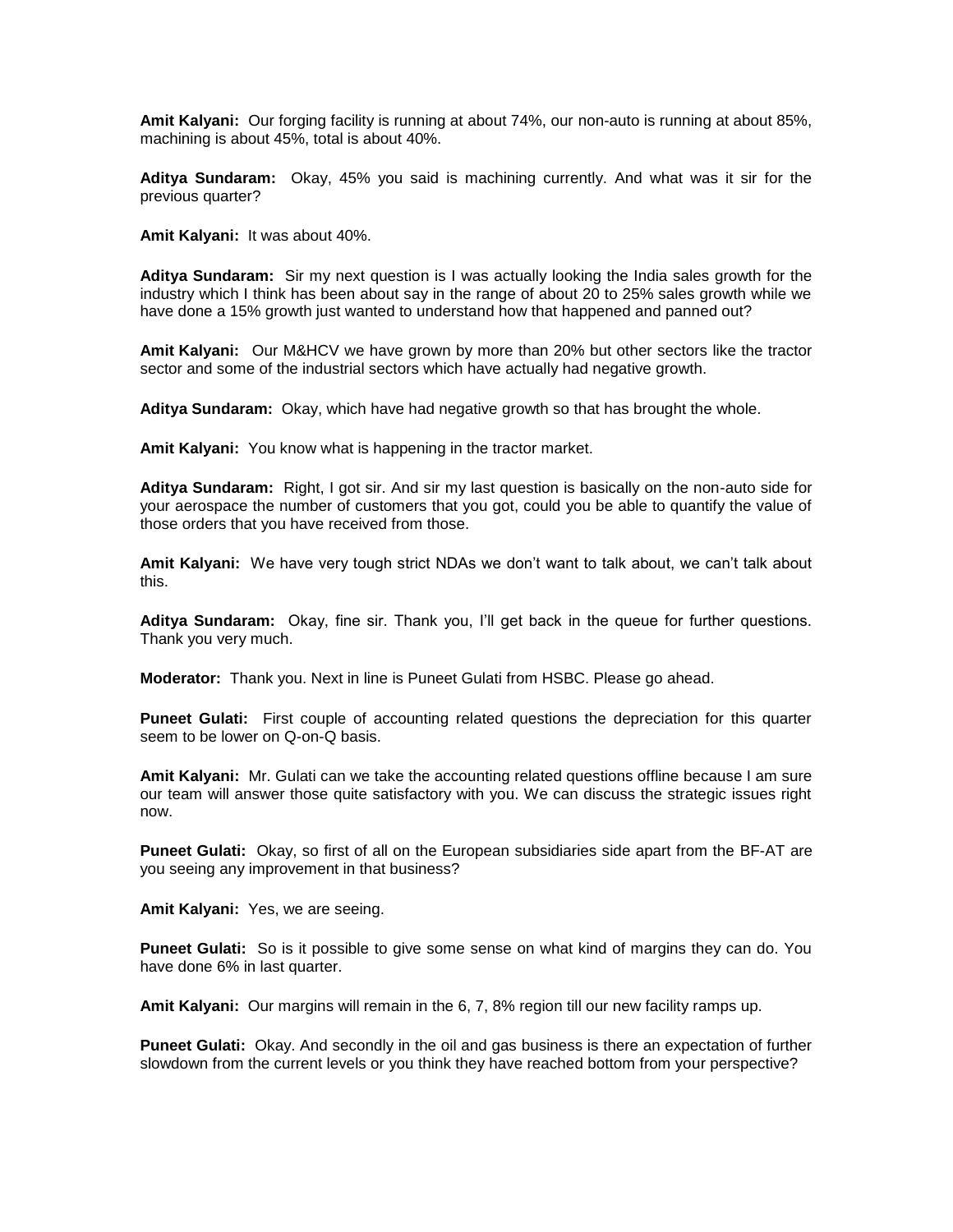**Amit Kalyani:** Well I think we see the same perspective as you see in the papers every day so the oil has stabilized at around 67-68 and the general impression is it would probably stabilize somewhere between 70 and 80 and that is going to be the new normal, time wise we don't know but well here it is going to be in the next few months and if you heard recent announcements including from the Saudi families and so who have been very instrumental and this whole thing, then that is the frame that has been indicated so we have to wait and watch.

**Puneet Gulati:** Alright, thank you so much.

**Moderator:** Thank you. Next in queue is Akshay Saxena from Credit Suisse. Please go ahead.

**Jatin:** Good afternoon Amit this is Jatin. On your console numbers there is a large line item on project cost which is really declined significantly year on year, what is the driver for that? Is that the EPC project on power side?

**Amit Kalyani:** Yes. That is which is no longer a part of our business activity.

**Jatin:** Okay, so going forward that number should practically be zero.

**Amit Kalyani:** It will be zero yes.

**Jatin:** Okay, great. And with this new CV client that you won where will your market share be in terms of the US CV market now?

**Amit Kalyani:** Higher than what it was earlier.

**Jatin:** Okay, thanks.

**Moderator:** Thank you. Next in queue is from Sachin Kasera from Lucky Investment. Please go ahead.

**Sachin Kasera:** Yes sir my question is on the debt figure, if am correct the debt has gone up on a net debt to equity on a full year basis as per your earning presentations it's up by around 41 crores and on a standalone it is down by around 200 crores, so can you explain what is the reason for this decrease in standalone and increase in consolidate?

**Amit Kalyani:** In console the Alstom joint venture is also included.

**Sachin Kasera:** Okay. Second question sir can you just give a breakup of the total CAPEX on consolidated basis this year what was the CAPEX and if you can give some key breakup?

**Amit Kalyani:** We will do that offline because CAPEX is basically in 18 and in our Alstom venture.

**Sachin Kasera:** Okay I will take it offline.

**Amit Kalyani:** And in terms of full year.

**Sachin Kasera:** Okay, thanks.

**Moderator:** Thank you. Next in line is Joseph George from IIFL. Please go ahead.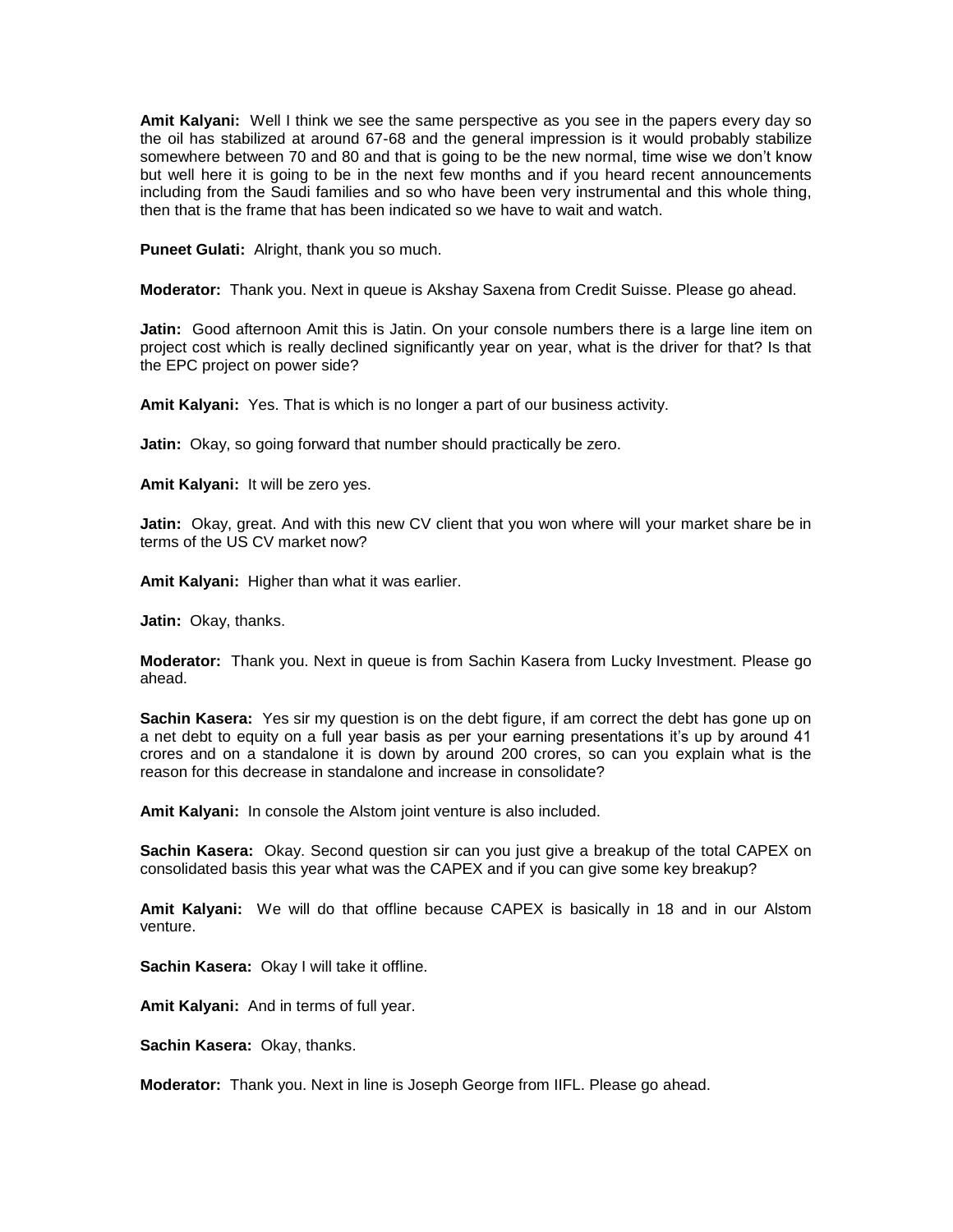**Joseph George:** Sir can you provide a breakup of your domestic revenues in to the four segments that you typically mentioned in your annual report which is engine, chassis, passenger vehicles and industrial if not the absolute number maybe as a percentage of the total domestic revenues.

**Amit Kalyani:** Non-auto is about 40%.

**Joseph George:** Sir this was the full year FY15.

**Amit Kalyani:** Full year.

**Joseph George:** Okay, perfect.

**Amit Kalyani:** Chassis is about little less than 20%, engine is about 30% and rest is pass cars.

**Joseph George:** Okay, and if you don't mind can you also provide the similar breakup for full year last year because when I look at the annual report the number seems to be little different so maybe on the same line as you have given for FY15?

**Amit Kalyani:** I don't' have those figures with me.

**Joseph George:** Alright.

**Amit Kalyani:** You take it offline I don't have those figures with me.

**Joseph George:** Okay, thank you.

**Moderator:** Thank you. We have a question from Priya Rangan from Systematic. Please go ahead.

**Priya Rangan:** Just couple of things from new non-auto revenue can you just say that number and the second thing on the CAPEX plan for the next two years. So what will be the areas where you will be doing the CAPEX?

**Amit Kalyani:** So CAPEX will be largely in machining, in new products that we are getting into, both on the forging and machining side and some expansion on the passenger car forging facility and on automation and productivity improvement.

**Priya Rangan:** Okay. And when can we expect to start the volume or the revenue ramp up from the new railway facility?

**Amit Kalyani:** From what?

**Priya Rangan:** Railway facility.

**Amit Kalyani:** That's already started generating revenue.

**Priya Rangan:** So is it significant now or it's just on....

**Amit Kalyani:** No, again there also today supplying products to one customer that will become two and by the end of the year it will be four customers, by then we will be at a pretty sizeable amount.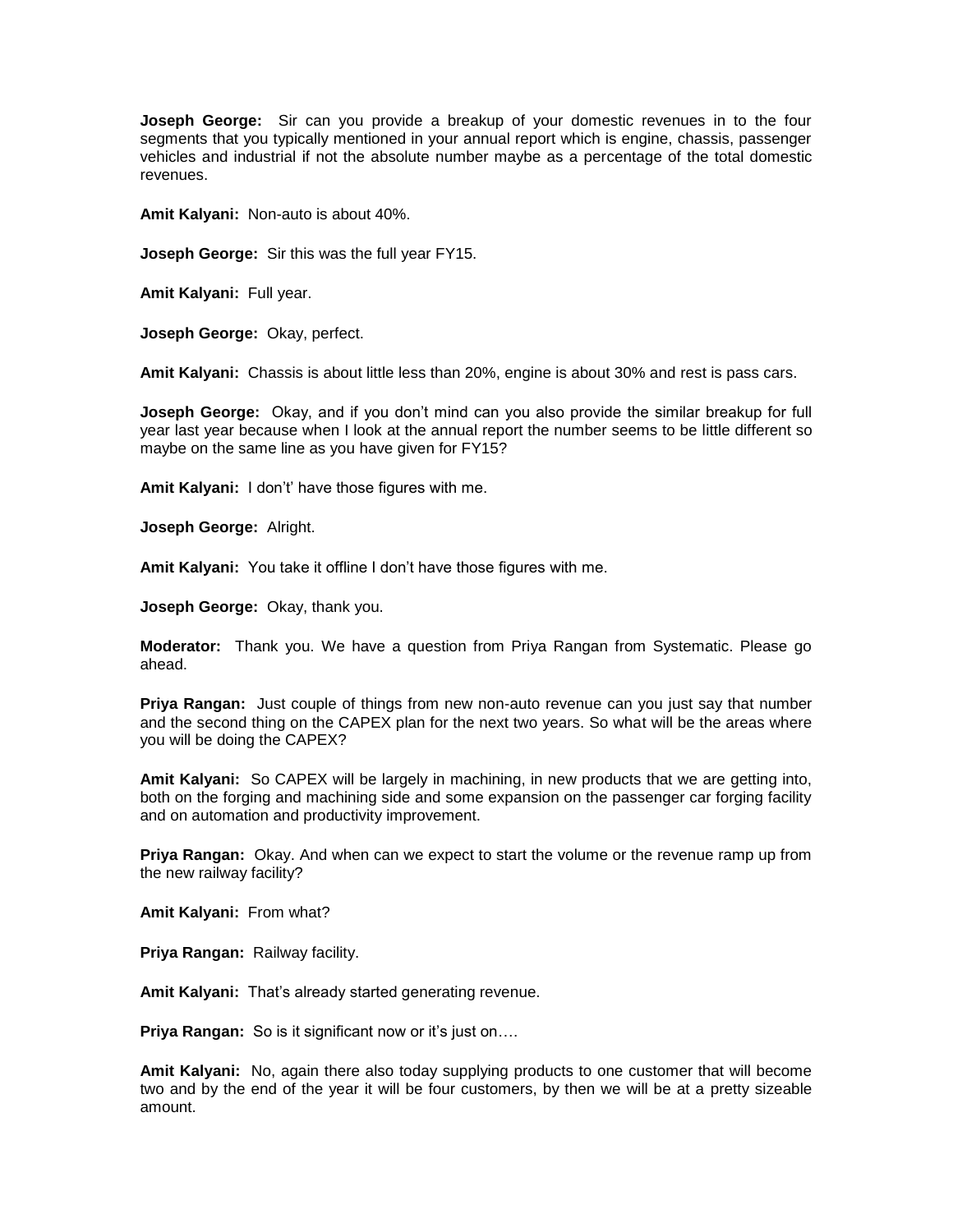**Priya Rangan:** Okay. And total new non- auto revenue for the quarter?

**Amit Kalyani:** 300 crores.

**Moderator:** Thank you. Next in line is Mr. Sameer from Fair Deal Investments. Please go ahead.

**Sameer:** I wanted to know this Alstom joint venture has the activity started to pick up substantially there?

**Amit Kalyani:** We have a very large order book, so we will start rolling out from September.

**Sameer:** What is the order book now there?

**Amit Kalyani:** We have an order book of seven sets.

**Sameer:** Okay, and it will be starting from September.

**Amit Kalyani:** 7x660.

**Sameer:** And regarding this our raw material cost which have come down by about 2% from last March but they have picked up from December quarter by 2%. So but the steel and iron ore being at a substantially low prices and they are expected to be there do we.

**Amit Kalyani:** Iron ore is not at a low price because iron ore is a monopoly in India, it is only sold by NMDC and iron ore prices in India are substantially higher than those in the international markets.

**Sameer:** So we don't expect to get the benefit of that in the steel prices.

**Amit Kalyani:** Nobody in India has seen the benefit of that industrial prices.

**Sameer:** But our raw material cost currently do you expect at the same level or you expect any jump there?

**Amit Kalyani:** We expect raw material cost to be more and less in the same ball park right now.

**Sameer:** Okay, all the best.

**Moderator:** Thank you. We have a question from Nishant Vyas from ICICI Securities. Please go ahead.

**Nishant Vyas:** Sir I have just one question both on competitive intensity and its effect on possible pricing in both the domestic market and in specifically in Europe post the year deprecation because obviously competition has emerged in the domestic market so how are you looking at the pricing environment?

**Amit Kalyani:** I think if you separate let say outside India and India because your question was Europe and India right?

**Nishant Vyas:** Yes, absolutely.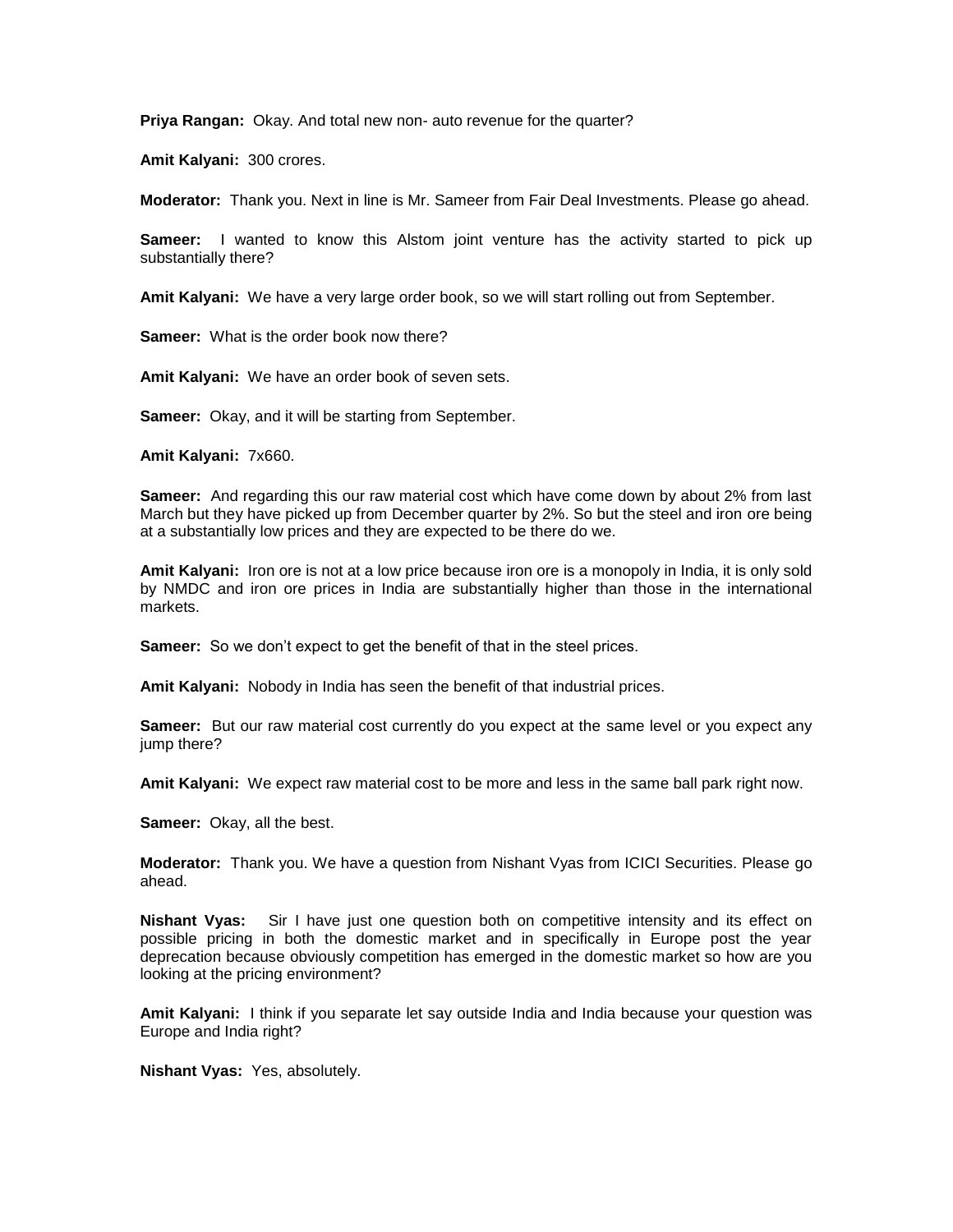**Amit Kalyani:** So as far as Europe is concerned we don't see any significant impact because the industries that we are present in or the customers that we are present in they are all technology products they take a long time to develop and get approved and so on, so whatever difference you are seeing for the past few months may not really affect anything as far as our business goes. As far as India is concerned the competition has been there over the past year. Yes, it will probably get a little more intense but then we are also developing technology solutions which will help us in many ways in addressing this pricing war if it happens so, that is going to be our position.

**Nishant Vyas:** Okay, thanks a lot. Thank you.

**Moderator:** Thank you. Next in queue is Nitish Mangal from CLSA. Please go ahead.

**Nitish Mangal:** I have a question on your aerospace segment, you have secured several new orders in the segment, and you are planning to also increase our portfolio of products over the next few years, so how do you see the segment ramping up over the next three to four year in terms of contribution to your top line?

**Amit Kalyani:** We expect the ramp up to start probably next year in a small way simply because these products have a longer approval cycle but we are also working with most of the customers on long term contracts and so we will see revenue from the sector start coming in, in a small way this year but in a little more substantiate way next year and next three-four years we will see more and more participation from this sector.

**Nitish Mangal:** Okay, thanks and another question is on your industrial segment in addition to the weakness in the oil and gas that also seems to be some sluggishness and for example the construction and the mining industry globally, how do you see the impact of that on your industrial business over the next year?

**Amit Kalyani:** The mining and construction sector hasn't weakened any further it has remained at the same level and in fact in certain markets it's even slightly picking up especially the construction sector.

**Nitish Mangal:** Okay, understood thank you.

**Moderator:** Thank you. We have a question from Srinath Krishnan from Sundaram Mutual Fund. Please go ahead.

**Srinath Krishnan:** Sir your non-auto exports have increased from 722 crores to 1300 crores, will it be possible to provide the oil and gas for FY14 and 15 and on a three years basis what would be the potential for non-auto, ex-oil and gas portion you would be looking at. Thank you sir, thanks a lot.

**Amit Kalyani:** I am sorry we can't provide that kind of information because it can be misused and we expect to grow our non-auto business consistently as we mentioned that we had set a goal of 40% for our non-auto business we have exceeded that but also we expect to grow our automotive business especially in passenger car, in drive train components and in commercial vehicle value added components. So as a mix we will probably remain in a band of somewhere between 40-50% based on which products are being developed sooner and come into market faster.

**Srinath Krishnan:** Sure thank you.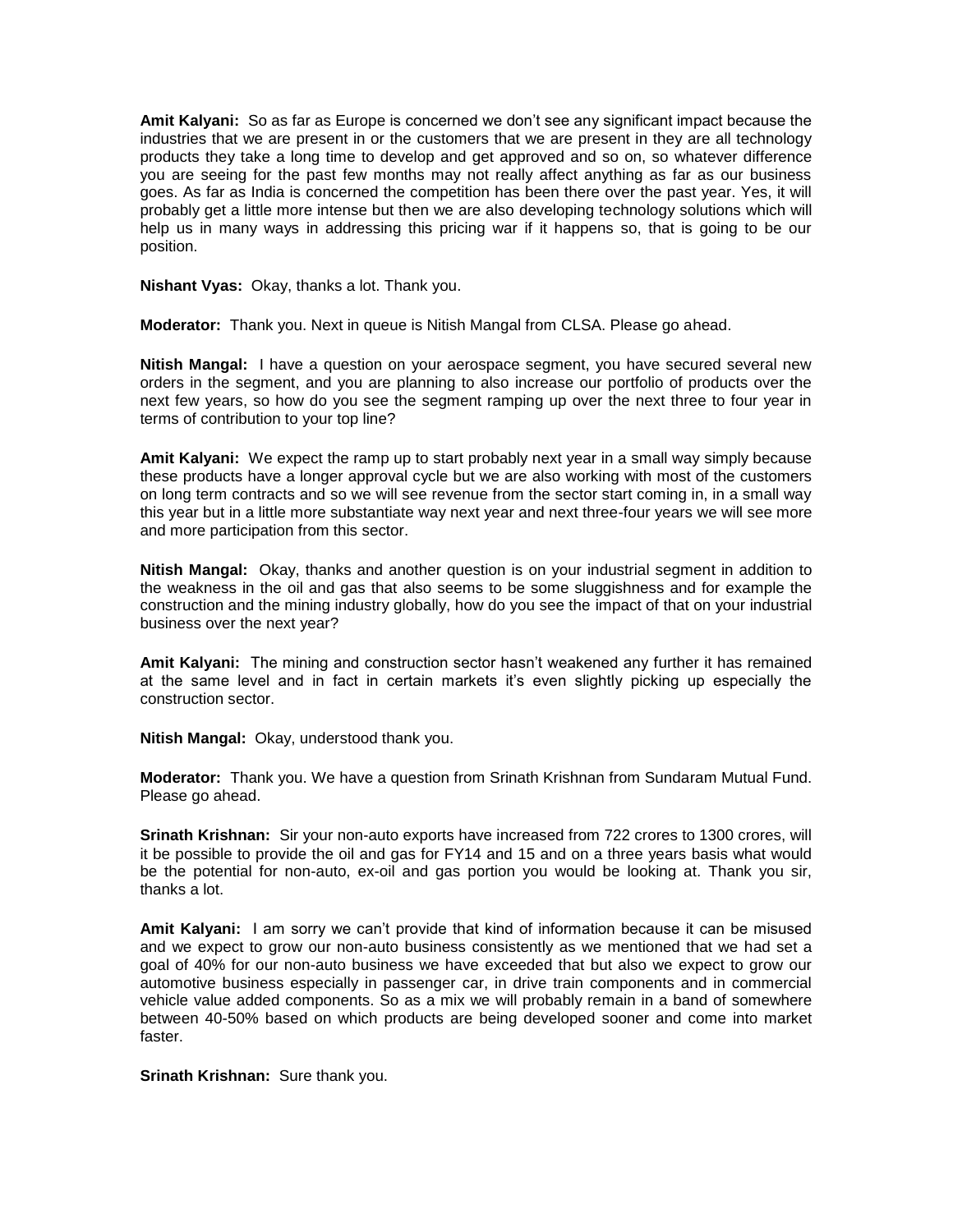**Moderator:** Thank you. We have a question from Bobby from Fremont Investments. Please go ahead.

**Bobby:** Sir with all the changes you have been making to your business model would you still consider Bharat Forge to be a cyclical company?

**Amit Kalyani:** That is a question you need to answer.

**Bobby:** What is your view?

**Amit Kalyani:** There are two levels of cycle one is normal business cycles the second is something like what happened in Lehman Brothers, when something like that happens then all the markets come down simultaneously because of risk taking ability going down and capital is getting withdrawn from the markets. I think not withstanding a situation like that I think we are far less cyclical company today than what we were. I think we have transitioned in to a model where we are able to use technology to grow our business rather than capital so the risk of putting capital up and not generating revenue from it is significantly diminished because we are using capital fungibly and we are able to access lateral markets and lateral customers with the same assets, so that substantially reduces the risk and the fact that we are able to do product development and IPR on our own is one of our biggest strengthen and something that will help us generate and grow revenue going forward across sectors irregardless of whether the sectors are growing or not because no matter whether a sector grows or not people are always looking at newer and better supply resources and especially once that can deliver more total value and total cost of ownership. I think if you look at our results, if you look at any of our competitors or others over the last eight, nine quarters what they have said and achieved compared to what we have said and achieved I think that should help, I think you should see that so I think that is probably where your question is coming from.

**Bobby:** Thank you very much.

**Moderator:** Thank you. We have a question from Raghunandan from Quant capital. Please go ahead.

**Raghunandan:** I had two queries, on the Alstom JV with the production being ramped up to full capacity what would be the revenues at full year production levels and secondly the CY14 international subsidiary numbers which was mentioned in the analyst report shows the revenue at 3,441 crores for CY2014 and that does not match with the overseas subsidiaries revenues being given on a quarterly basis which is closer to 2400 crores.

**Amit Kalyani:** There is our trading entity in the UK through which our exports are routed which needs to get netted off in the consolidation which is approximately 1000 crores, 974, or something like that.

**Raghunandan:** Thanks sir for the clarification. And on the Alstom what would be revenues at peek?

**Amit Kalyani:** Our Alstom JV will fully ramp up over three to four years but at full capacity it can generate close to 4-5,000 crores of revenue.

**Raghunandan:** Per year?

**Amit Kalyani:** Yes, annually at the current rated capacity.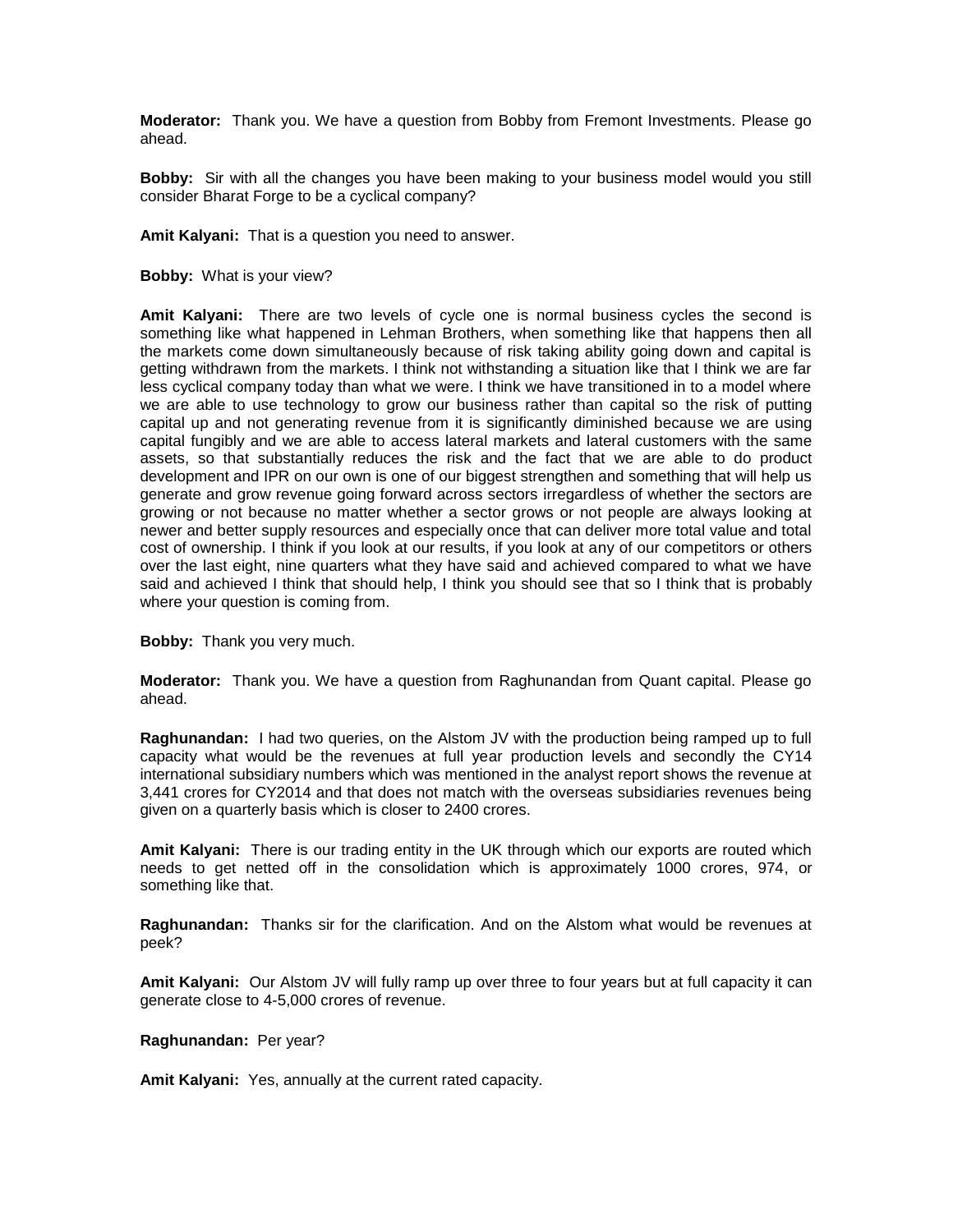**Raghunandan:** And sir just if I can squeeze one more question, there was a 2% drop in realizations on a Q-o-Q basis and 150 bps increase in RM-to-sales on a Q-o-Q basis, would it be mainly because of Euro depreciation and lower machining on a sequential basis sir.

**Amit Kalyani:** It's a combination of that plus product mix plus inventory reduction.

**Raghunandan:** Sure, sir thank you.

**Moderator:** Thank you. We have a question from Basudeb from Antique Finance. Please go ahead.

**Basudeb:** Sir if I missed out you just now said that you have exceeded your expected export growth of 40% and as it was at 47%.

**Amit Kalyani:** Not export overall share of non-auto in our overall business.

**Basudeb:** So any ballpark export growth target going ahead down the line on this 47%?

**Amit Kalyani:** I don't know what you are talking about actually. 47% export growth, growth next year as well. I am not going to give you a figure but let's just say it's going to be a double digit growth.

**Basudeb:** Sir double digit starts from 10 to 47 anywhere.

**Amit Kalyani:** It actually goes from 10 to 99.

**Basudeb:** So what 47 in between so still any optimum outlook?

**Amit Kalyani:** I cannot give you a figure right now I am sorry.

**Basudeb:** Okay, thanks.

**Moderator:** Thank you. We have a question from Sonal Gupta from UBS. Please go ahead.

**Sonal Gupta:** Amit you alluded to the fact that R&D spend will go up from 1.2 to 1.5% currently to about 2% plus, could you just talk about which are the areas in which you are sort of investing in terms of R&D and what could be the sort of opportunities you are looking at and the second thing was, like you mentioned in your last year's annual report on light weighting component, etc., so could you just give us some sense of have you seen any order wins in those areas?

**Amit Kalyani:** Let me just say this that all the new sectors that we have gotten into and one business has been based on our own product innovation, I don't want to say anything more than that because all this will get documented and shared on a transcript so when we have a analyst meet or something we will do more of that or maybe we can even do a tour of our R&D facilities and have you all see what we are doing. All I will say that there is no forging company in the world who is doing what we are doing in terms of R&D.

**Sonal Gupta:** Right, sure so we will look forward. And on aerospace could you give us some, the target is still to have it as a \$100 million vertical in four to five years right?

**Amit Kalyani:** Yes.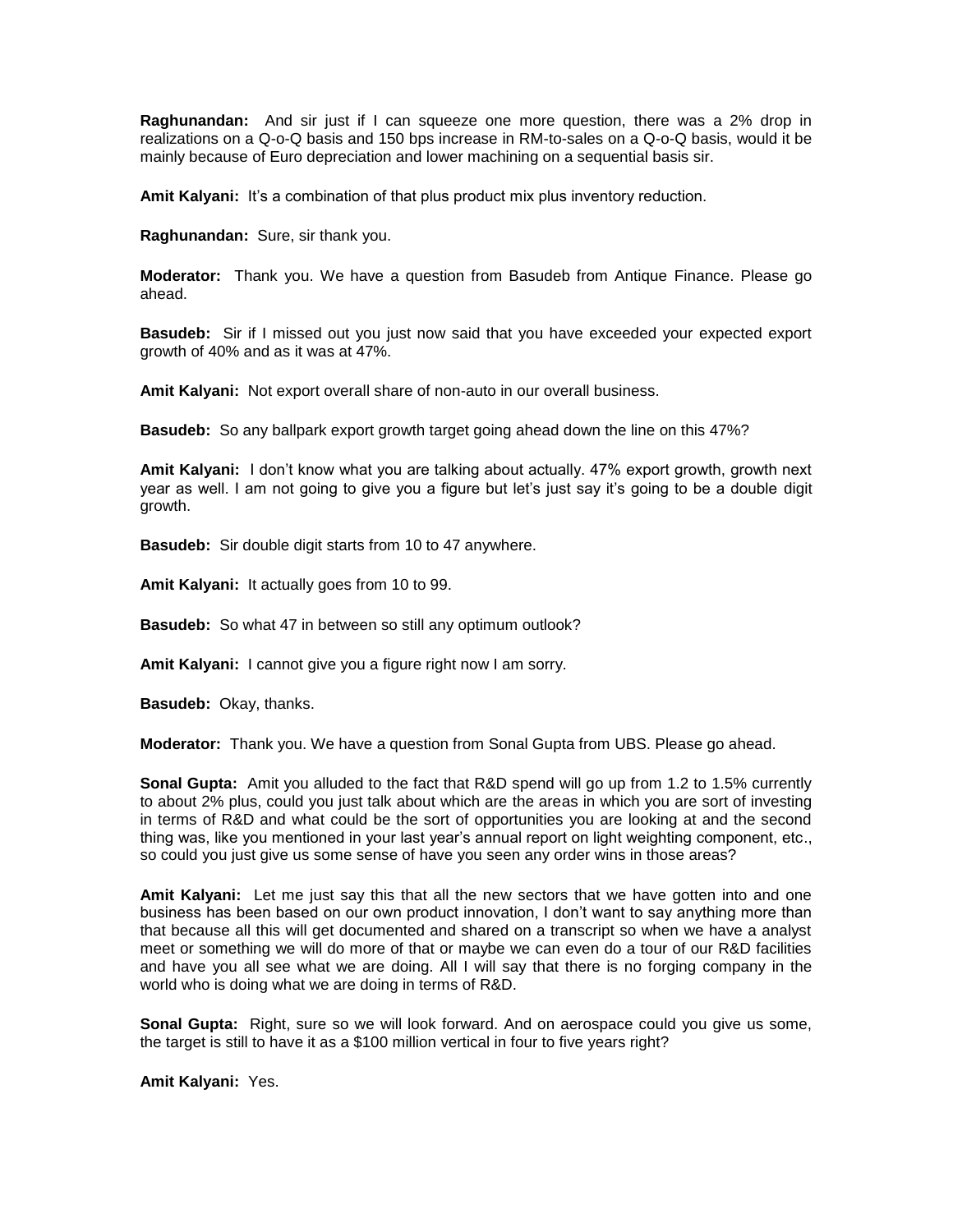**Sonal Gupta:** And you will be doing both Titanium forging as well along with steel

**Amit Kalyani:** Yes. We are already doing Titanium.

**Sonal Gupta:** Okay, so when this the meaningful ramp up really start for this thing FY17, FY18?

**Amit Kalyani:** Year after next '17.

**Sonal Gupta:** Okay, fine. Thank you so much.

**Moderator:** Thank you. We have a question from Hitesh Goel from Kotak Securities. Please go ahead.

**Hitesh Goel:** Sir can you just brief me why the European exports have grown at 22% Y-o-Y because you are saying the European market is flattish and oil and gases has also not expanded and there is zero depreciation as well so can you just give more clarity on that?

**Amit Kalyani:** That is Y-o-Y for the quarter.

**Hitesh Goel:** Yes, so then this quarter there is zero depreciation plus you are saying truck market is flat so can you give some idea why it has grown 22%?

**Amit Kalyani:** To find some new business that is it, which has ramped up.

**Hitesh Goel:** That is pass cars or additional business from the truck sector?

**Amit Kalyani:** It's a combination.

**Hitesh Goel:** Okay. And sir oil and gas exports, oil and gas business out of standalone would be around 10% of its revenues would that be the right number?

**Amit Kalyani:** I am sorry I can't share that information, not on an open call like this.

**Hitesh Goel:** Okay, sir thank you very much.

**Moderator:** Thank you. We have a last question from Mr. Kapil Singh from Nomura. Please go ahead.

**Kapil Singh:** Any clarity on what kind of ramp up are we seeing in the Indian non-auto space so far and what would be the contribution of that in your overall revenues for FY15?

**Amit Kalyani:** FY15 our Indian non-auto was about 600 crores.

**Kapil Singh:** And what kind of ramp up are we seeing there?

**Amit Kalyani:** As I mentioned India non-auto is a very large opportunity we are not calling it nonauto anymore we are calling it Make in India. The whole Make in India opportunities are multiple thousand crore opportunity.

**Kapil Singh:** What I was trying to get at is that have we started to see a pickup in CAPEX activity already?